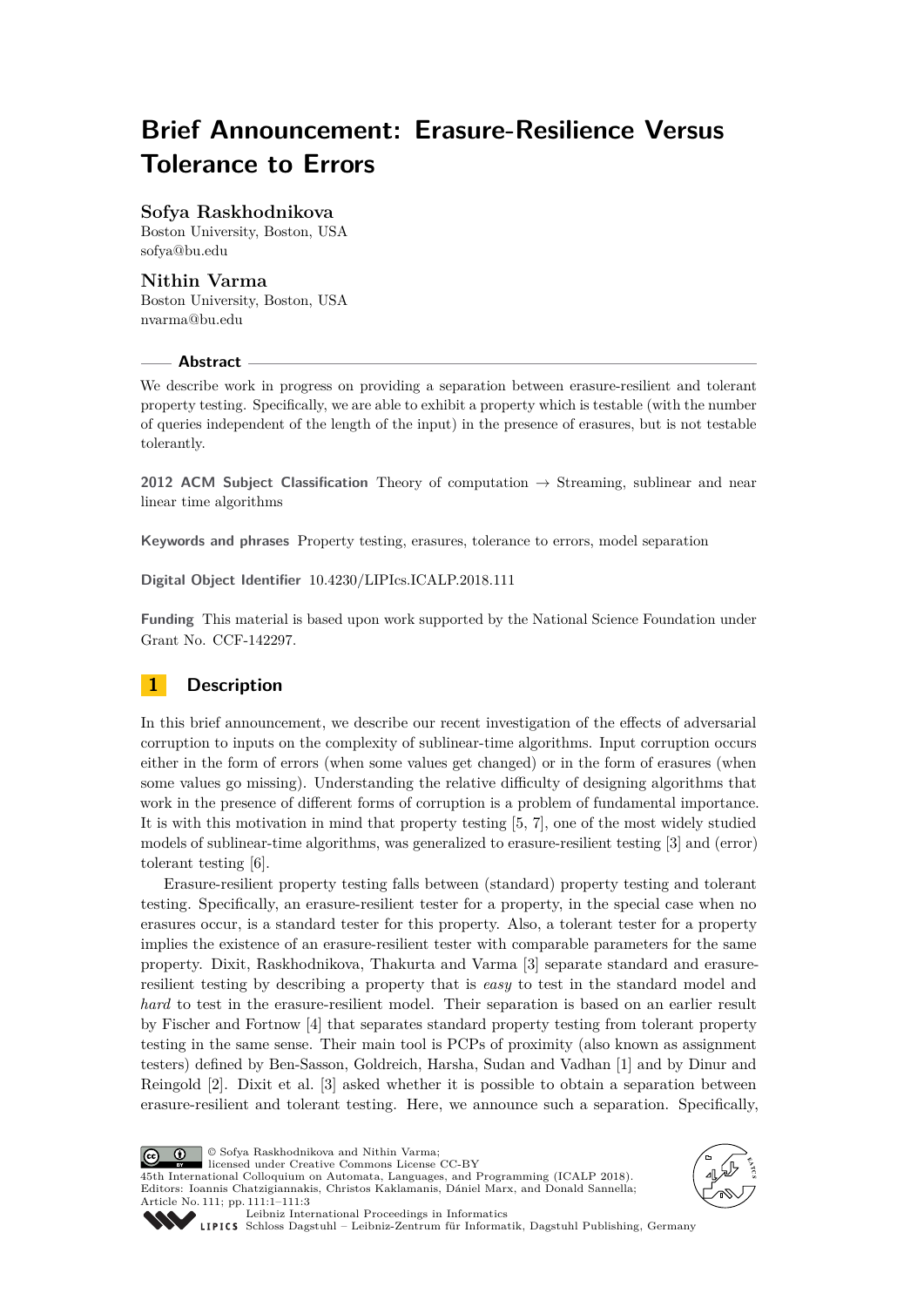#### **111:2 Erasure-Resilience Versus Tolerance to Errors**

we are able to describe a property testable in the erasure-resilient model with the query complexity independent of the input size, but for which the query complexity of tolerant testing grows with the input size.

#### **1.1 Erasure-Resilient and Tolerant Testing: Definitions**

We now describe the erasure-resilient and tolerant models of testing. A *property*  $P$  is a set of strings. A string is  $\alpha$ -erased for  $\alpha \in [0, 1)$  if at most an  $\alpha$  fraction of its values are erasures (denoted by  $\perp$ ). A *completion* of an  $\alpha$ -erased string  $x \in \{0, 1, \perp\}^n$  is a string  $y \in \{0, 1\}^n$  that agrees with *x* on all the positions where *x* is nonerased. An *α-erasure-resilient ε-tester* [\[3\]](#page-2-2) for a property P is a randomized algorithm that, given parameters  $\alpha \in [0,1)$ ,  $\varepsilon \in (0,1)$ and oracle access to an *α*-erased string *x*, accepts with probability at least 2*/*3 if *x* has a completion in  $\mathcal P$  and rejects with probability at least  $2/3$  if, in every completion of *x*, at least an  $\varepsilon$  fraction of the **nonerased** positions has to be changed to get a string in  $\mathcal{P}$ . The property P is *α-erasure-resiliently ε-testable* if there exists an *α*-erasure-resilient *ε*-tester for P with query complexity that depends only on the parameters  $\alpha$  and  $\varepsilon$  (but not on the length of the input string).

A string  $x \in \{0,1\}^n$  is  $\varepsilon'$ -far ( $\alpha$ -close) from (to, respectively) a property P, if the normalized Hamming distance of *x* from  $\mathcal P$  is at least  $\varepsilon'$  (at most  $\alpha$ , respectively). An  $(\alpha, \varepsilon')$ *tolerant tester* [\[6\]](#page-2-3) for P is a randomized algorithm that, given parameters  $\alpha \in (0,1)$ ,  $\varepsilon' \in (\alpha,1)$ and oracle access to a string *x*, accepts with probability at least  $\frac{2}{3}$ , if *x* is *α*-close to  $P$  and rejects with probability at least  $\frac{2}{3}$ , if *x* is *ε'*-far from P. The property P is  $(\alpha, \varepsilon')$ -tolerantly *testable* if there exists an  $(\alpha, \varepsilon')$ -tolerant tester for P with query complexity that depends only on the parameters  $\alpha$  and  $\varepsilon'$  (but not on the length of the input string).

#### **1.2 Comparison of parameters**

We remark that, while comparing the above two models, it is appropriate to compare  $(\alpha, \alpha + \varepsilon(1-\alpha))$ -tolerant testing of a property P with  $\alpha$ -erasure-resilient  $\varepsilon$ -testing of P for the same values of  $\alpha$  and  $\varepsilon$ . The parameter  $\alpha$  in both the models is an upper bound on the fraction of corruptions (erasures, or errors) that an adversary can make to an input. An  $\alpha$ -erasure-resilient *ε*-tester rejects with probability at least  $\frac{2}{3}$  if, for for every way of completing an input string, one needs to change at least an *ε* fraction of the remaining part of the input to make it satisfy P. Similarly, an  $(\alpha, \alpha + \varepsilon(1 - \alpha))$ -tolerant tester rejects with probability at least  $\frac{2}{3}$  if, for every way of *correcting*  $\alpha$  fraction of the input values, one needs to change at least an  $\varepsilon$  fraction of the remaining  $(1 - \alpha)$  fraction of the input to make it satisfy P.

#### **1.3 Our Results**

Our main contribution is the following theorem which states that there exists a property that is erasure-resiliently testable and is not tolerantly testable. This proves that tolerant testing is, in general, a harder problem than erasure-resilient testing.

**Figure 1** (Main Theorem). *There exists a property* P *and constants*  $\varepsilon, \alpha \in (0,1)$  *such that*

- P *is α-erasure-resiliently ε-testable;*  $\rightarrow$
- $\blacksquare$  *P* is not  $(\alpha, \alpha + \varepsilon(1 \alpha))$ -tolerantly testable.